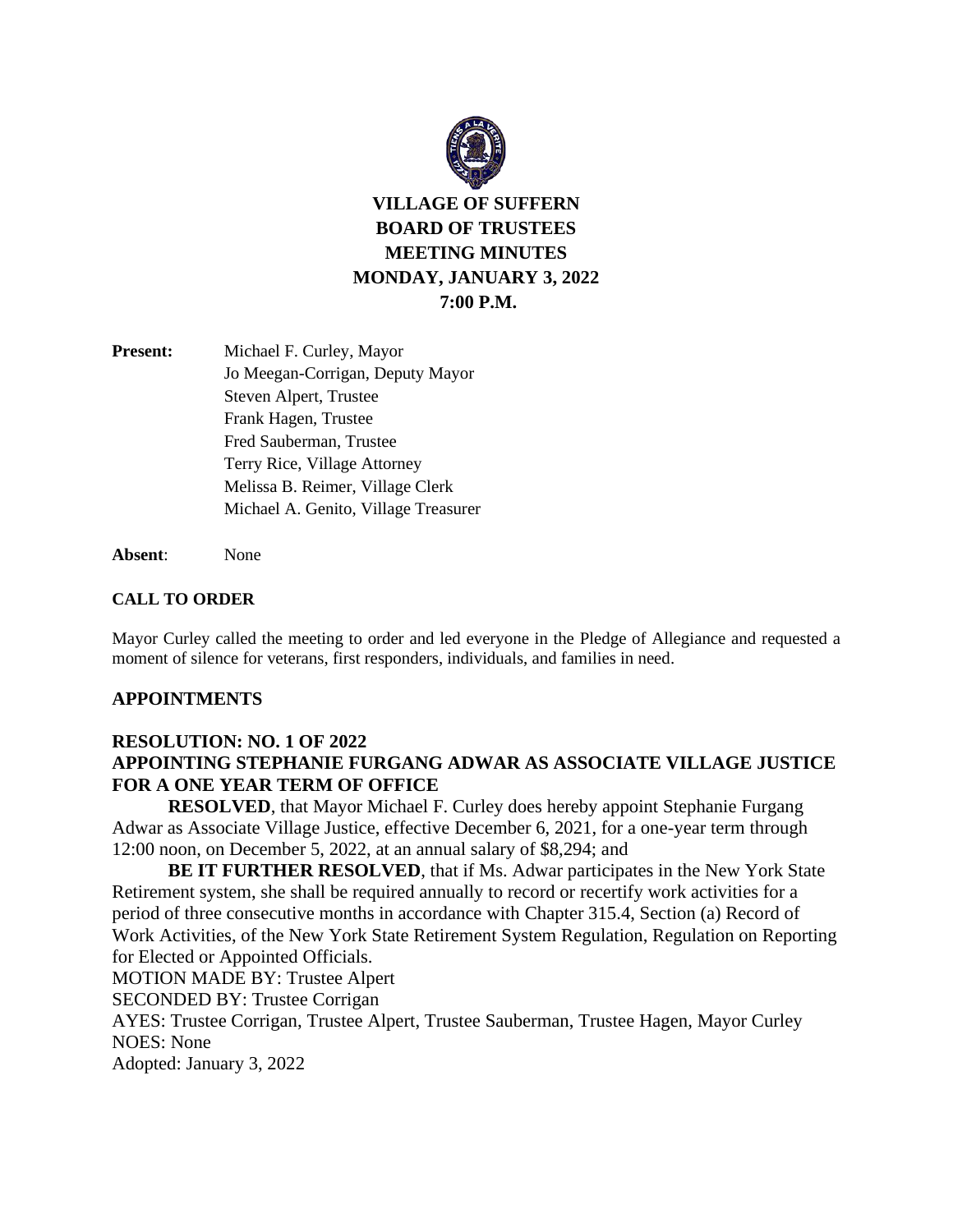# **RESOLUTION: NO. 2 OF 2022**

# **APPOINTING MELISSA B. REIMER, REGISTRAR FOR A ONE-YEAR TERM OF OFFICE**

**RESOLVED**, that Mayor Michael F. Curley hereby appoints Melissa B. Reimer as Registrar, effective January 3, 2022, for a one-year term to expire at 12:00 noon, on December 5, 2022. MOTION MADE BY: Trustee Sauberman

SECONDED BY: Trustee Corrigan

AYES: Trustee Corrigan, Trustee Alpert, Trustee Sauberman, Trustee Hagen, Mayor Curley NOES: None

Adopted: January 3, 2022

# **MAYORAL APPOINTMENTS**

Mayoral appointments are one-year appointments that are in the purview of the Mayor and do not require approval of the Board of Trustees. Mayor Curley made the following appointments for one-year terms to expire at 12:00 noon, December 5, 2022:

ADDITIONS TO THE ADVISORY BOARD ON CULTURE AND RECREATION: Heather Ford, Isabel Haggerty, Mary Guccione, and Lynn Linbirck.

#### **ADMINISTRATIVE RESOLUTIONS**

#### **RESOLUTION: NO. 3 OF 2022**

# **VILLAGE BOARD OF TRUSTEES MEETING SCHEDULE**

**RESOLVED**, that the Village Board of Trustees shall hold their monthly meetings at 7:00 p.m. on the first Monday of each month; and

**BE IT FURTHER RESOLVED**, that the Village Board of Trustees shall hold their workshop meetings at 7:00 p.m. on the last Monday of each month; and

**BE IT FURTHER RESOLVED**, that all meeting of the Village Board of Trustees will be held at Suffern Village Hall, 61 Washington Avenue, Suffern, New York.

MOTION MADE BY: Trustee Corrigan

SECONDED BY: Trustee Alpert

AYES: Trustee Alpert, Trustee Corrigan, Trustee Hagen, Trustee Sauberman, Mayor Curley NOES: None

Adopted: January 3, 2022

# **RESOLUTION: NO. 4 OF 2022**

# **DESIGNATION OF THE OFFICIAL NEWSPAPER OF THE VILLAGE OF SUFFERN**

**RESOLVED**, the official newspaper for the Village of Suffern is the Rockland Journal

#### News.

MOTION MADE BY: Trustee Alpert

SECONDED BY: Trustee Hagen

AYES: Trustee Alpert, Trustee Corrigan, Trustee Hagen, Trustee Sauberman, Mayor Curley NOES: None

Adopted: January 3, 2022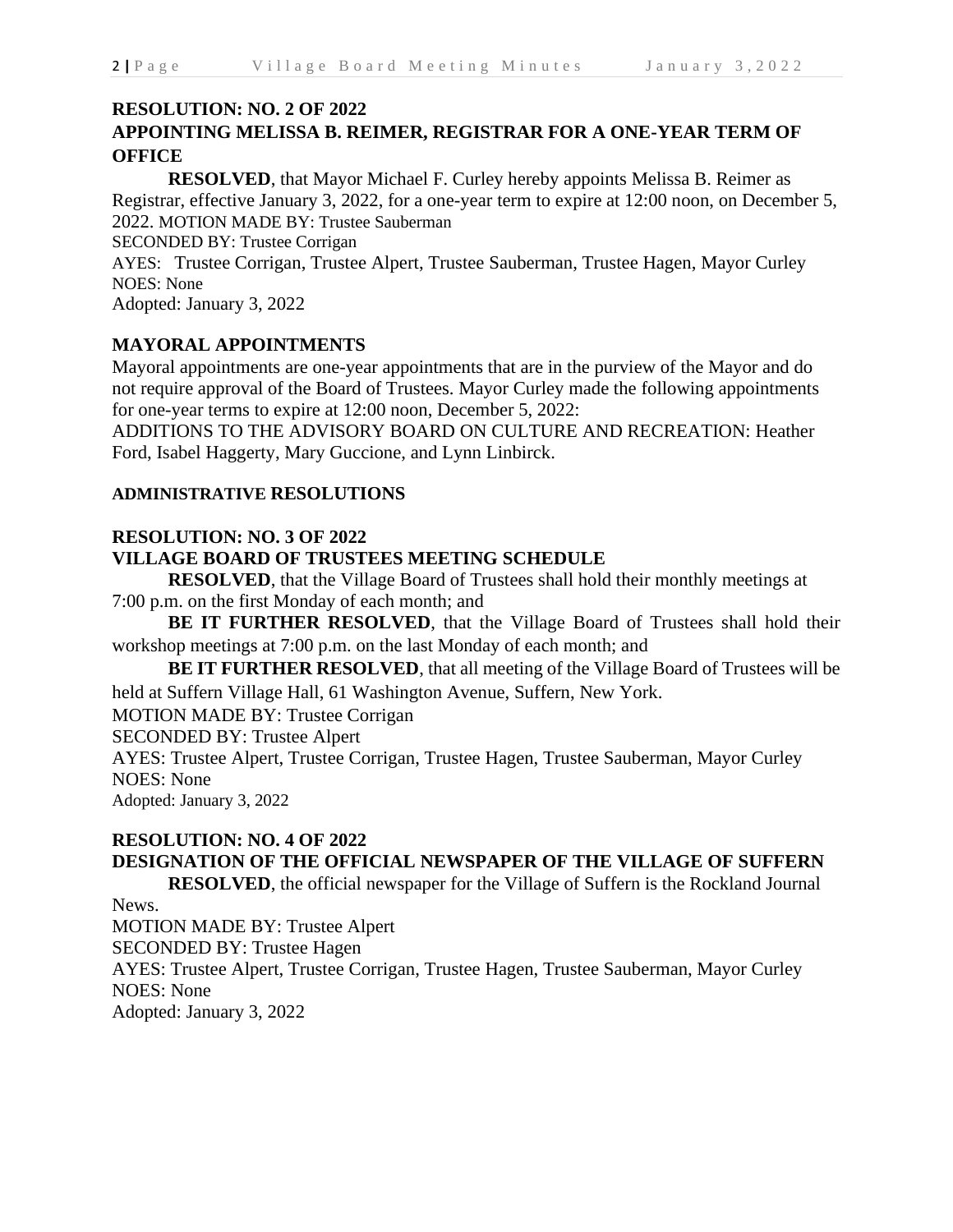# **RESOLUTION: NO. 5 OF 2022**

# **DESIGNATED POSTING OF PUBLIC NOTICE**

**RESOLVED**, that pursuant to Public Officers Law, Section 104, the places designated for posting of Village of Suffern public notices shall be the Suffern Village Hall Bulletin Board located at 61 Washington Avenue, Suffern, New York.

MOTION MADE BY: Trustee Corrigan

SECONDED BY: Trustee Sauberman

AYES: Trustee Alpert, Trustee Corrigan, Trustee Hagen, Trustee Sauberman, Mayor Curley NOES: None

Adopted: January 3, 2022

# **RESOLUTION: NO. 6 OF 2022 DESIGNATED LOCATIONS FOR POSTING OF LEGAL NOTICES**

**RESOLVED**, the designated places for posting legal notices in the Village of Suffern shall be as follows:

1. Suffern Village Hall Bulletin Board, 61 Washington Avenue

- 2. Suffern Police Department Bulletin Board, 61 Washington Avenue
- 3. Suffern Post Office, 15 Chestnut Street
- 4. Suffern Free Library, 210 Lafayette Avenue
- 5. Suffern Community Center, 41 Lafayette Avenue
- 6. Leo Lydon Building, Cypress Road

MOTION MADE BY: Trustee Alpert

SECONDED BY: Trustee Sauberman

AYES: Trustee Alpert, Trustee Corrigan, Trustee Hagen, Trustee Sauberman, Mayor Curley NOES: None

Adopted: January 3, 2022

# **RESOLUTION: NO. 7 OF 2022 HOLIDAY SCHEDULE FOR THE VILLAGE OF SUFFERN**

**RESOLVED**, that the Village of Suffern shall recognize and shall be closed for business on the following holidays:

New Year's Day – December 31, 2021 (Observed) Martin Luther King Jr. Birthday – January 17, 2022 President's Day – February 21, 2022 Memorial Day – May 30, 2022 Juneteenth – June 20, 2022 (Observed) Independence Day – July 4, 2022 Labor Day – September 5, 2022 Columbus Day – October 10, 2022 Veterans Day – November 11, 2022 Thanksgiving Day – November 24, 2022 Day after Thanksgiving – November 25, 2022 Christmas Eve – December 23, 2022 (Observed) Christmas Day – December 26, 2022 (Observed) MOTION MADE BY: Trustee Corrigan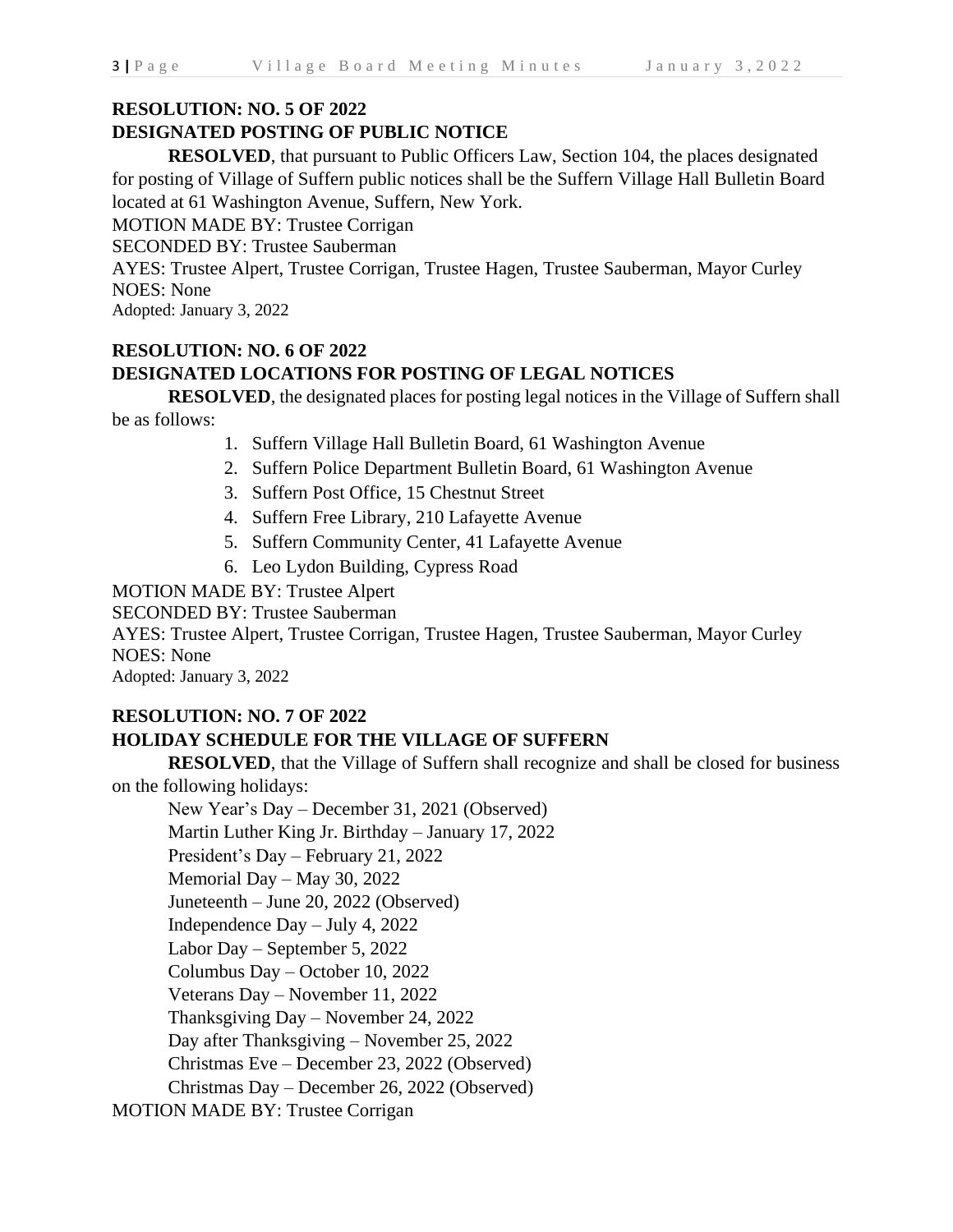#### SECONDED BY: Trustee Sauberman

AYES: Trustee Alpert, Trustee Corrigan, Trustee Hagen, Trustee Sauberman, Mayor Curley NOES: None Adopted: January 3, 2022

#### **RESOLUTION: NO. 8 OF 2022**

#### **REIMBURSEMENT OF EXPENSES FOR AUTHORIZED TRAVEL**

**WHEREAS**, Section 77 of the General Municipal Law authorizes the Village of Suffern to pay for the actual and necessary expenses of travel, meals, lodging, registration fees, and tuition fees incurred by officers and employees while attending conferences and other official business; and

**WHEREAS**, the Office of the New York State Comptroller has a guide entitled *Travel and Conference Expense Management* published September 2020 to assist the Village in establishing payment and reimbursement guidelines for such expenses; and,

**WHEREAS**, the Village may establish a per diem rate for lodging and meals in lieu of requiring actual receipts, not to exceed the per diem rates provided for by the United States General Services Administration (GSA).

**NOW, THEREFORE, BE IT RESOLVED**, that the Village of Suffern will pay for or reimburse officers and employees the actual and necessary registration, travel, lodging and meal expenses incurred by said officers and employees as authorized by the Village Board and evidenced by written receipts; and

**BE IT FURTHER RESOLVED**, that the Village of Suffern will pay for or reimburse officers and employees the actual and necessary mileage, at the IRS Standard Mileage Rate in effect at the time of travel, plus parking and tolls, for the use of their personal vehicle for official Village business as measured from the Village of Suffern Village Hall to and from the destination of the official business; and

**BE IT FURTHER RESOLVED**, that in lieu of written receipts, the Village of Suffern will reimburse officers and employees the per diem rates for lodging and/or meals as established by the GSA in effect at the time and location of travel, provided that the cost of such lodging and/or meals was not already included in any registration or other fees associated with such official business.

MOTION MADE BY: Trustee Hagen

SECONDED BY: Trustee Sauberman

AYES: Trustee Alpert, Trustee Corrigan, Trustee Hagen, Trustee Sauberman, Mayor Curley NOES: None

Adopted: January 3, 2022

#### **UPCOMING MEETINGS**

The next Board of Trustees Meeting is scheduled for Monday, February 7, 2022, at 7:00 p.m. The next Board of Trustees Workshop Meeting is scheduled for Monday, February 28, 2022, at 7:00 p.m.

#### **PUBLIC HEARINGS**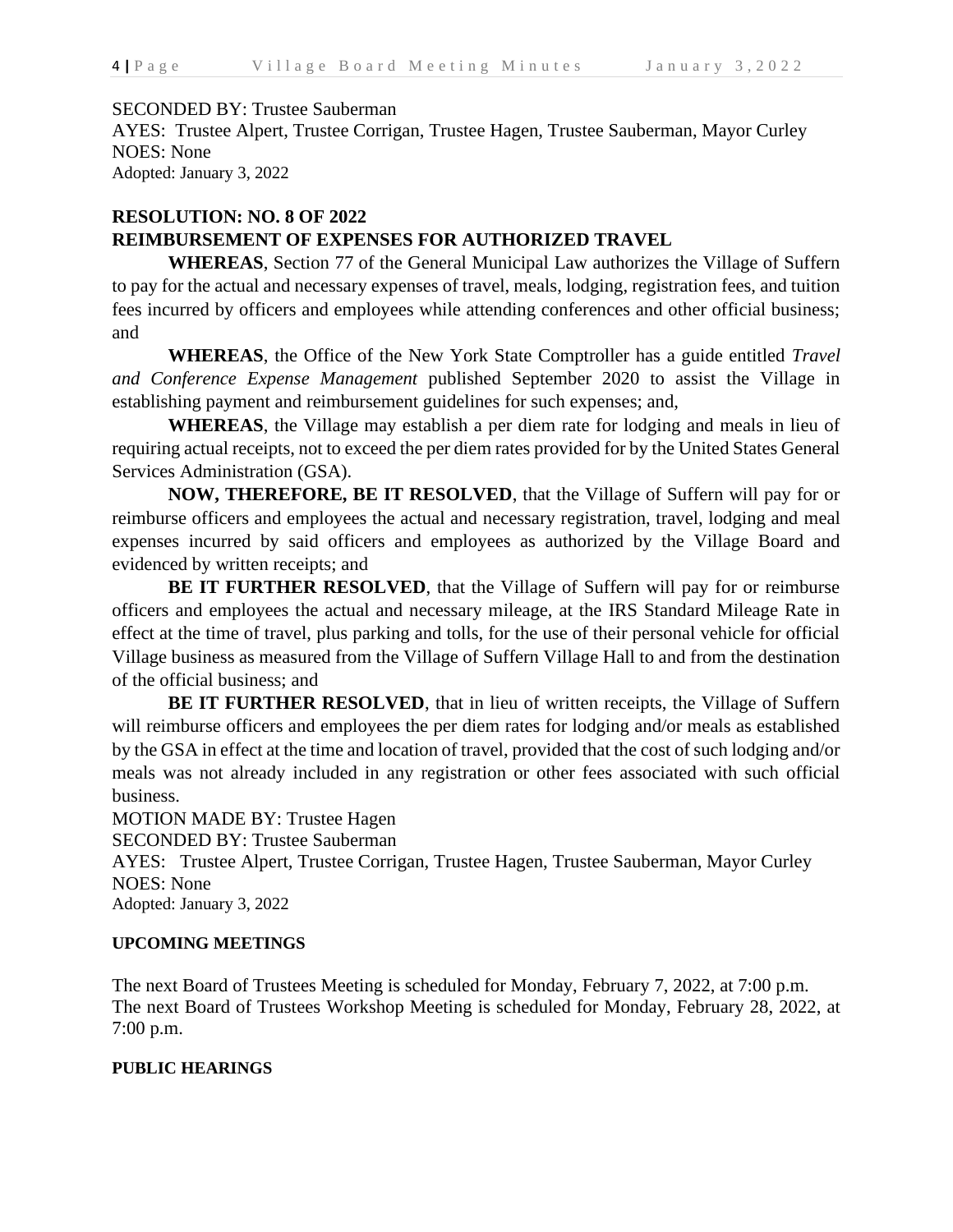A motion to open the public hearing was made by Trustee Corrigan and seconded by Trustee Hagen, with all in favor.

#### **MOTION TO CLOSE THE PUBLIC HEARING TO ADOPT A LOCAL LAW AMENDING CHAPTER 254 -VEHICLE AND TRAFFIC – PARKING SCHEDULES**

A motion to close the public hearing was made by Trustee Corrigan and seconded by Trustee Sauberman, with all in favor.

### **RESOLUTION: NO. 9 OF 2022**

# **RESOLUTION TO ADOPT LOCAL LAW NO. 1 OF 2022 AMENDING CHAPTER 254 OF THE VILLAGE CODE REGARDING VEHCILES AND TRAFFIC, SCHEDULES XI PARKING PROHIBITED AND XVIII LOADING ZONES ON CHESTNUT STREET**

**WHEREAS**, on October 25, 2021 the Village Board of Trustees expressed its intention to conduct a Public Hearing to consider amendments to the Village Code Chapter 254 Vehicle and Traffic; and

**WHEREAS**, on that date the Village Board of Trustees declared its intention to serve as Lead Agency for purposes of SEQRA and no other entity expressing a desire to serve as Lead Agency; and

**WHEREAS**, the Public Hearing in consideration of the said amendment was continued at the regular meetings of the Village Board of Trustees opened on December 6, 2021, and continued to January 3, 2022;

**NOW, THEREFORE, BE IT RESOLVED**, that the Village Board of Trustees hereby declared itself to be Lead Agency for the purpose of environmental review under SEQRA, and determined that the matter is a Type II action thus requiring no further environmental review; and

**BE IT FURTHER RESOLVED**, that based on all the information before the Village Board of Trustees, and the findings hereinafter made, the Board of Trustees hereby adopts Local Law No.1of 2022 as follows:

MOTION MADE BY: Trustee Sauberman

SECONDED BY: Trustee Hagen

AYES: Trustee Alpert, Trustee Corrigan, Trustee Hagen, Trustee Sauberman, Mayor Curley NOES: None

Adopted: January 3, 2022

# **MOTION TO OPEN PUBLIC HEARING FOR AUTHORIZATION/APPROVAL OF SPECIAL USE PERMITAPPLICATION FOR MIA TAPAS – LIVE ENTERTAINMENT**

A motion to open the public hearing was made by Trustee Alpert and seconded by Trustee Corrigan, with all in favor.

# **MOTION TO CLOSE PUBLIC HEARING FOR AUTHORIZATION/APPROVAL OF SPECIAL USE PERMITAPPLICATION FOR MIA TAPAS – LIVE ENTERTAINMENT**

A motion to close the public hearing was made by Trustee Corrigan and seconded by Trustee Sauberman, with all in favor.

# **RESOLUTION: NO. 10 OF 2022 AUTHORIZATION/APPROVAL OF SPECIAL USE PERMIT APPLICATION FOR MIA TAPAS – LIVE ENTERTAINMENT**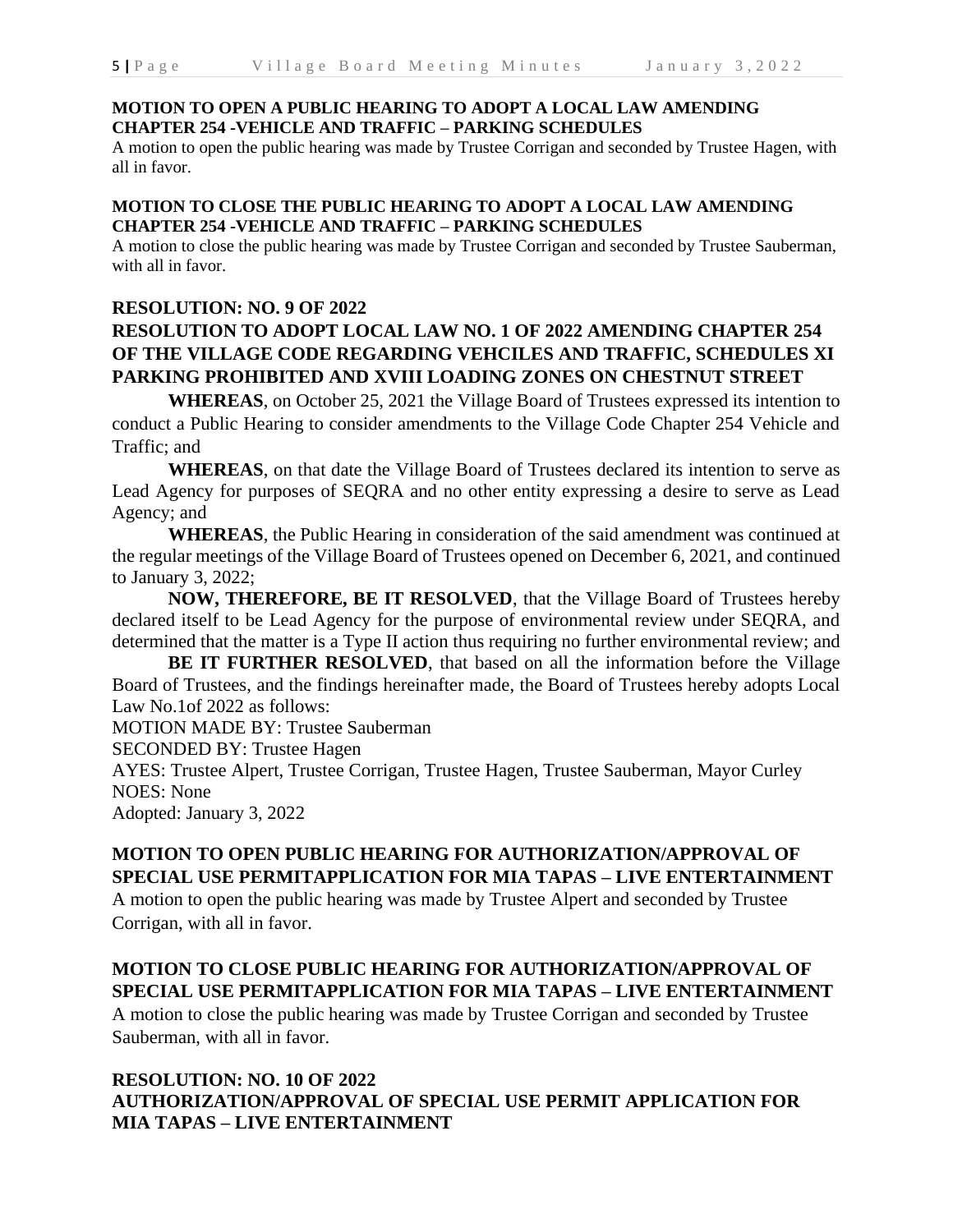**WHEREAS**, Alex Garcia Flores, as owner of Mia Tapas, which is the tenant at the premises located at 20 Chestnut Street, Suffern, NY, has applied for a Special Permit from the Village Board to provide for Live Entertainment, which is authorized pursuant to §266-33(K) of the Suffern Village Code, and

**WHEREAS**, the applicant has appeared before the Village Board and confirmed that the Special Permit that is being requested is accessory to the permitted use as a bar/restaurant to be conducted within a wholly enclosed structure, subject to occupancy limitations, and

**WHEREAS**, the applicant has indicated that the live entertainment will consist of acoustical music and/or not more than two instruments, which the Board finds would not be detrimental to the health and safety of other occupants within the structure, and would not have a negative impact on residential dwelling units in the vicinity, and that there are no residential districts within 250 feet of the proposed use, and that the sound is intended not to be audible beyond the premises, and that adequate parking is available, and

**WHEREAS**, the matter was referred to the Village Planning Board, which waived the necessity for site plan review and made recommendations and comments that are incorporated by reference herein, and

**WHEREAS**, the action is a Type II action under the State Environmental Quality Review Act (SEQRA), thus no further environmental review is required,

**NOW THEREFORE BE IT RESOLVED** that the Village Board hereby finds that the applicant has provided sufficient information for the Board to grant a Special Use Permit for Live Entertainment to Mia Tapas located at 20 Chestnut Street, Suffern, New York, provided said Live Entertainment shall adhere to the requirements of §268-(K) of the Village Code, and shall be permitted on Thursday, Friday and Saturday between the hours of 10:00 p.m. and 1:00 a.m., and

**BE IT FURTHER RESOLVED** that this Special Permit is authorized for a period of one year, at which time the applicant may return to renew the Special Permit and the Village Board shall consider the extent to which the applicant adhered to the requirements of the Special Permit and whether the authorized conduct created a disturbance, and

**BE IT FURTHER RESOLVED**, that this Special Permit may not be transferred.

MOTION MADE BY: Trustee Sauberman

SECONDED BY: Trustee Corrigan

AYES: Trustee Alpert, Trustee Corrigan, Trustee Hagen, Trustee Sauberman, Mayor Curley NOES: None

Adopted: January 3, 2022

# **MOTION TO ADJOURN PUBLIC HEARING TO AUTHORIZATION/APPROVAL OF SPECIAL USE PERMIT APPLICATION FOR ACCOLLA 108 WASHINGTON AVENUE – HOME OCCUPATION UNTIL FEBRUARY 7, 2022.**

A motion to adjourn the public hearing was made by Trustee Hagen and seconded by Trustee Corrigan, with all in favor.

#### **RESOLUTION: NO. 11 OF 2022**

# **A RESOLUTION DECLARING THE BOARD OF TRUSTEES TO BE LEAD AGENCY FOR THE VILLAGE OF SUFFERN WATER METER AND AUTOMATED METER READING SYSTEM PROJECT AND CLASSIFYING THE ACTION AS A TYPE II ACTION PURSUANT TO SEQRA**

**BE IT ENACTED** by the Board of Trustees of the Village of Suffern as follows:

**WHEREAS**, the Village of Suffern (the "Village") water meter and automated meter reading (AMR) system project (the "Project") involves the replacement of all 2,418 current water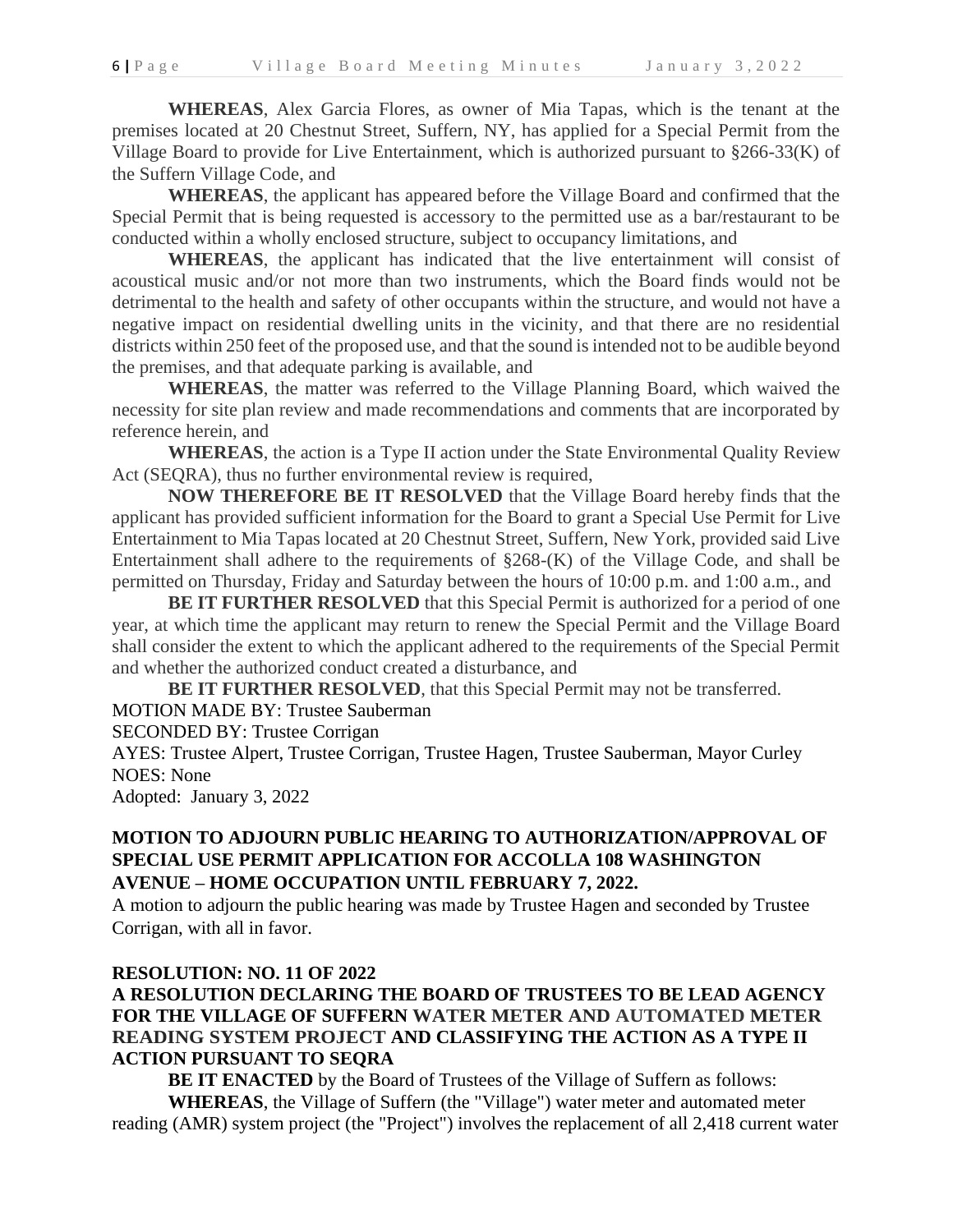meters, the addition of 24 municipal facilities water meters, and the installation of a new AMR system to replace the current "drive-by" meter reading system in order to improve meter accuracy, improve water conservation, and to determine and correct leaks in a timely manner; and

**WHEREAS**, a propagation study was prepared by RIO Supply of New York on May 3, 2021, wherein it was determined that two data collectors would provide well over 95% coverage for reading the 2,566 Village addresses; and

**WHEREAS**, the data collectors will provide hourly data with flags for continuous consumption, intermittent consumption, and reverse flow through a cloud-based application; and

**WHEREAS**, the total project is estimated to be completed within one year of the notice to proceed date; and

**WHEREAS**, the Village 's water distribution system provides potable water to over 11,000 Village residents and several external customers; and

**WHEREAS**, the water meters currently in use are more than 40 years old and well beyond the recommended replacement age; and

**WHEREAS,** the installation of a state-of-the-art AMR will allow for the control/automation for operational efficiency, provide operational changes that improve and insure adequate technical, managerial and financial capacity of the system in order to ensure compliance, and is consistent with sound water resources management; and

**WHEREAS**, on June 28, 2021, the Board of Trustees adopted a resolution to establish the Project and a bond resolution authorizing the issuance of \$1.5 million of debt to finance the Project; and

**WHEREAS**, the Village is seeking financing through the New York State Environmental Facilities Corporation (EFC) for this Project.

**NOW, THEREFORE, BE IT RESOLVED** that the Board of Trustees declares itself lead agency for the purposes of applying for the EFC financing and for the Water Meter and Automated Meter Reading System Project; and

**BE IT FURTHER RESOLVED**, that the foregoing is a Type II action pursuant to 6 NYCRR § 617.5(c)(1).

MOTION MADE BY: Trustee Hagen

SECONDED BY: Trustee Corrigan

AYES: Trustee Alpert, Trustee Corrigan, Trustee Hagen, Trustee Sauberman, Mayor Curley NOES: None

Adopted: January 3, 2022

# **RESOLUTION: NO. 12 OF 2022**

# **A RESOLUTION DECLARING THE BOARD OF TRUSTEES TO BE LEAD AGENCY FOR THE VILLAGE OF SUFFERN WELL FIELDS GENERATOR PROJECT, CLASSIFYING THE ACTION AS AN UNLISTED ACTION AND ADOPTING A NEGATIVE DECLARATION PURSUANT TO THE STATE ENVIRONMENTAL QUALITY REVIEW ACT**

**BE IT ENACTED** by the Village Board of Trustees as follows:

**WHEREAS**, the Village of Suffern ("Village") owns and operates a community water system ("CWS"), which includes a water treatment plant and distribution system that provides potable water to over 11,000 Village residents, commercial and industrial customers, and several customers beyond the Village boundaries; and

**WHEREAS**, the ability to provide a continuous and reliable supply of water from the Village's sole source aquifer is critical to the health and safety of the Village's customers; and.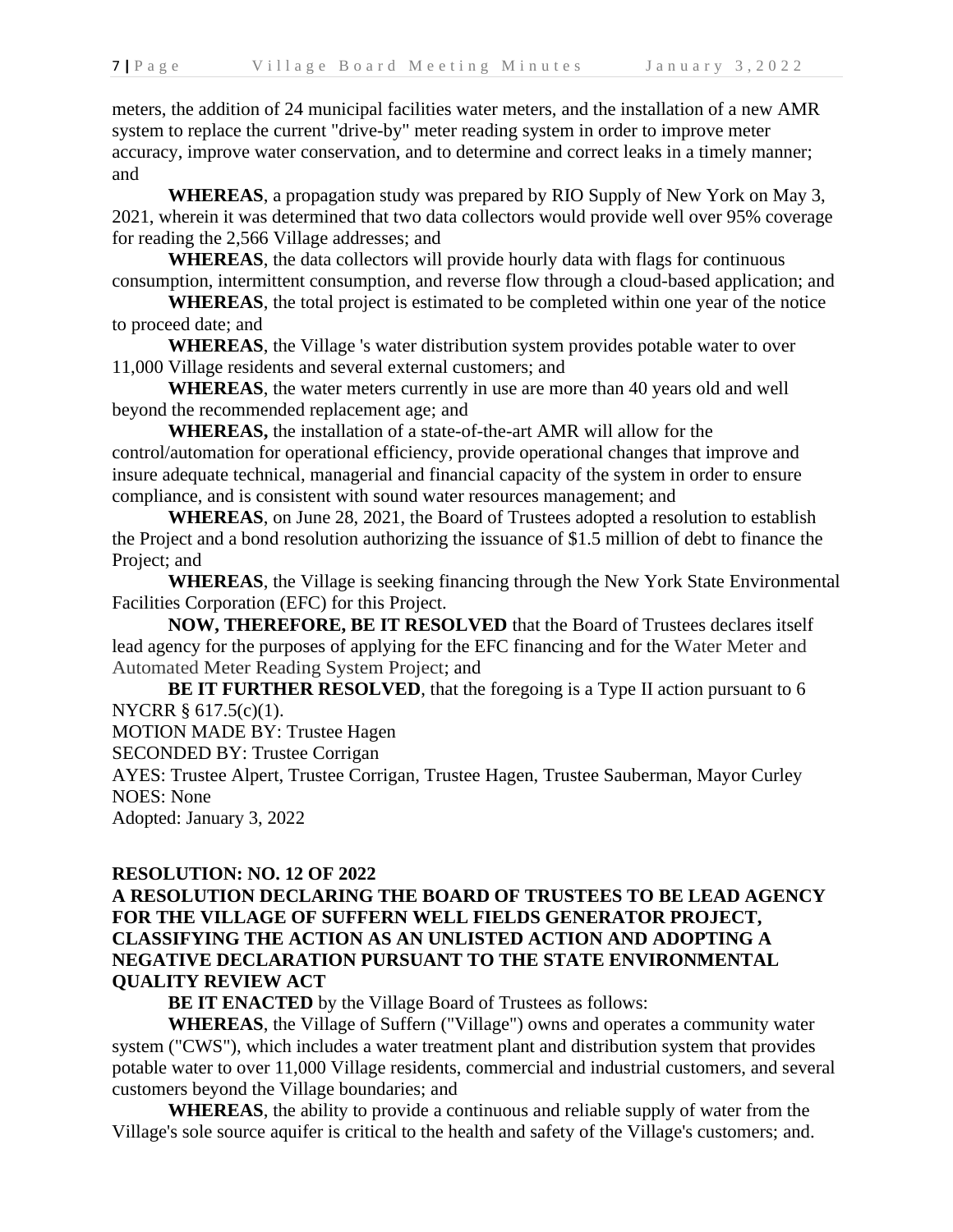**WHEREAS**, the water is sourced from a series of groundwater wells identified as Well No. 1, Well No. 2 and Well No. 4, all of which are located within the Village and along the Ramapo River in a floodplain subject to periodic flooding; and

WHEREAS, The Village is currently completing a project funded by the Governor's Office of Storm Recovery ("GOSR") to harden the well infrastructure by raising well heads and well houses that will provide partial protection and will improve resiliency but could still leave these important water system components without the power to operate the wells; and

**WHEREAS**, the Village Board desires to undertake a project for the installation of an emergency generator to provide backup power, and construction of a raised platform to elevate the generator above the flood elevation, and including all necessary ancillary electrical components such as an automatic transfer switch, disconnect and wiring to the existing facilities (the "Project"); and

**WHEREAS**, an Environmental Assessment Form ("EAF"), dated December 28, 2021, was prepared identifying any potential environmental impacts; and

**WHEREAS**, the EAF found, among other things, that the action is consistent with the character of the area and natural landscape; is not located in a critical environmental area; is not on or contiguous to an area listed on the National or State Register of Historic Places; is not located on or adjacent to land containing wetlands; does not contain endangered or threatened species; is not located in a 100-year floodplain; and will not create stormwater discharge.

**NOW, THEREFORE, BE IT RESOLVED** that the Village Board of Trustees declares itself lead agency for the financing and construction of the Project; and

**BE IT FURTHER RESOLVED**, that the foregoing is an unclassified action pursuant to 6 NYCRR Part 617; and

**BE IT FURTHER RESOLVED**, that, analyzing the considerations set forth in 6 NYCRR § 617.7, the proposed action will not have a significant adverse impact on the environment and the Board of Trustees hereby adopts a Negative Declaration.

MOTION MADE BY: Trustee Corrigan

SECONDED BY: Trustee Sauberman

AYES: Trustee Alpert, Trustee Corrigan, Trustee Hagen, Trustee Sauberman, Mayor Curley NOES: None

Adopted: January 3, 2022

#### **RESOLUTION: NO. 13 OF 2022**

# **A RESOLUTION AUTHORIZING CHANGE ORDER NO. 1 WITH TILCON NEW YORK INC. FOR THE ROADWAY IMPROVEMENTS PROJECT PHASE 11**

**BE IT ENACTED** by the Board of Trustees of the Village of Suffern as follows:

**NOW, THEREFORE, BE IT RESOLVED** by the Board of Trustees of the Village of Suffern that Change Order No. 1 with Tilcon New York Inc. for Project 2021-004 Road Improvements Phase 11 in the amount of \$49,464.05 is hereby approved.

MOTION MADE BY: Trustee Alpert

SECONDED BY: Trustee Sauberman

AYES: Trustee Alpert, Trustee Corrigan, Trustee Hagen, Trustee Sauberman, Mayor Curley NOES: None

Adopted: January 3, 2022

#### **RESOLUTION: NO. 14 OF 2022**

**A RESOLUTION AUTHORIZING THE MAYOR TO EXECUTE A CONTRACT WITH PITINGARO & DOETSCH CONSULTING ENGINEERS, P.C. FOR THE DESIGN OF**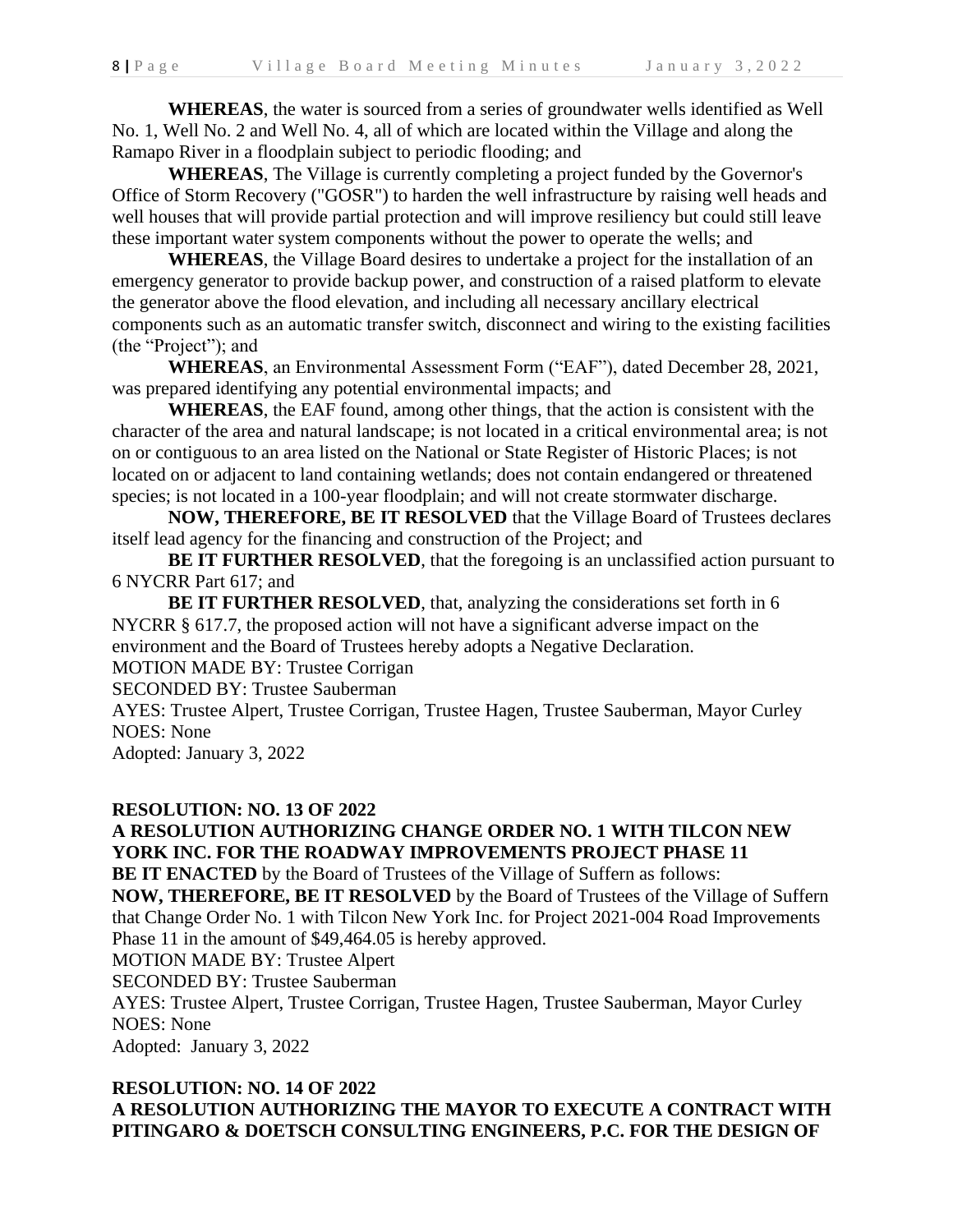# **AN EMERGENCY BACKUP GENERATOR FOR THE VILLAGE OF SUFFERN WELL FIELDS GENERATOR PROJECT**

**BE IT ENACTED** by the Board of Trustees of the Village of Suffern as follows: **WHEREAS**, the Village of Suffern owns and operates a community water system (CWS) that provides potable water to the residents of the Village and others; and WHEREAS, the water is sourced from a series of groundwater wells, that is, Wells 1, 2 and 4,

located along the Ramapo River within the Village which wells are located in a floodplain and subject to periodic flooding; and

**WHEREAS**, Village Project 2021-005 GOSR NYCR-0255 Hardening Water Wells will provide for the hardening of the well infrastructure by raising the well heads and well houses, providing partial protection and improved resiliency, but could still leave these important water system components without the power needed to operate the wells; and

**WHEREAS**, Village Project 2022-004 Water Wells Generator will provide for the installation of an emergency generator to provide backup power and construction of a raised platform to elevate the generator above the flood elevation, including all ancillary electrical components such as an automatic transfer switch, disconnect, and wiring to the existing facilities; and

**WHEREAS**, Pitingaro & Doetsch Consulting Engineers, P.C. has submitted a proposal and contract to assess the existing electrical equipment, conduits and all appurtenances associated with the with the wells for condition and potential usability and to size and design the generator, transfer switch and other components to adequately serve the current well operation scheme and to prepare plans, specifications, contracts and all necessary documents for the bidding of the project; and

**WHEREAS**, the Board of Trustees is desirous of entering into a contract with Pitingaro & Doetsch Consulting Engineers, P.C. as aforementioned.

**NOW, THEREFORE, BE IT RESOLVED** by the Board of Trustees of the Village of Suffern that the Mayor is hereby authorized to execute a contract with Pitingaro & Doetsch Consulting Engineers, P.C. to assess the existing electrical equipment, conduits and all appurtenances associated with the wells for condition and potential usability and to size and design the generator, transfer switch and other components to adequately serve the current well operation scheme and to prepare plans, specifications, contracts and all necessary documents for the bidding of the project in accordance with the proposal and contract dated July 13, 2021, subject to approval by the Village Attorney, in the amount of \$47,800.00.

MOTION MADE BY: Trustee Sauberman

SECONDED BY: Trustee Hagen

AYES: Trustee Alpert, Trustee Corrigan, Trustee Hagen, Trustee Sauberman, Mayor Curley NOES: None

Adopted: January 3, 2022

# **RESOLUTION: NO. 15 OF 2022**

# **A RESOLUTION AUTHORIZING PAYMENT OF APPLICATION NO. 3 TO PITINGARO & DOETSCH CONSULTING ENGINEERS FOR THE BACKUP POWER FOR CRITICAL FACILITIES PROJECT**

**BE IT ENACTED** by the Board of Trustees of the Village of Suffern as follows:

**NOW, THEREFORE, BE IT RESOLVED** by the Board of Trustees of the Village of Suffern that payment of Application No. 3 to Pitingaro & Doetsch Consulting Engineers, P.C. in the amount of \$258.00 for the Backup Power for Project 2021-006 GOSR NYCR-0256 Backup Power is hereby authorized.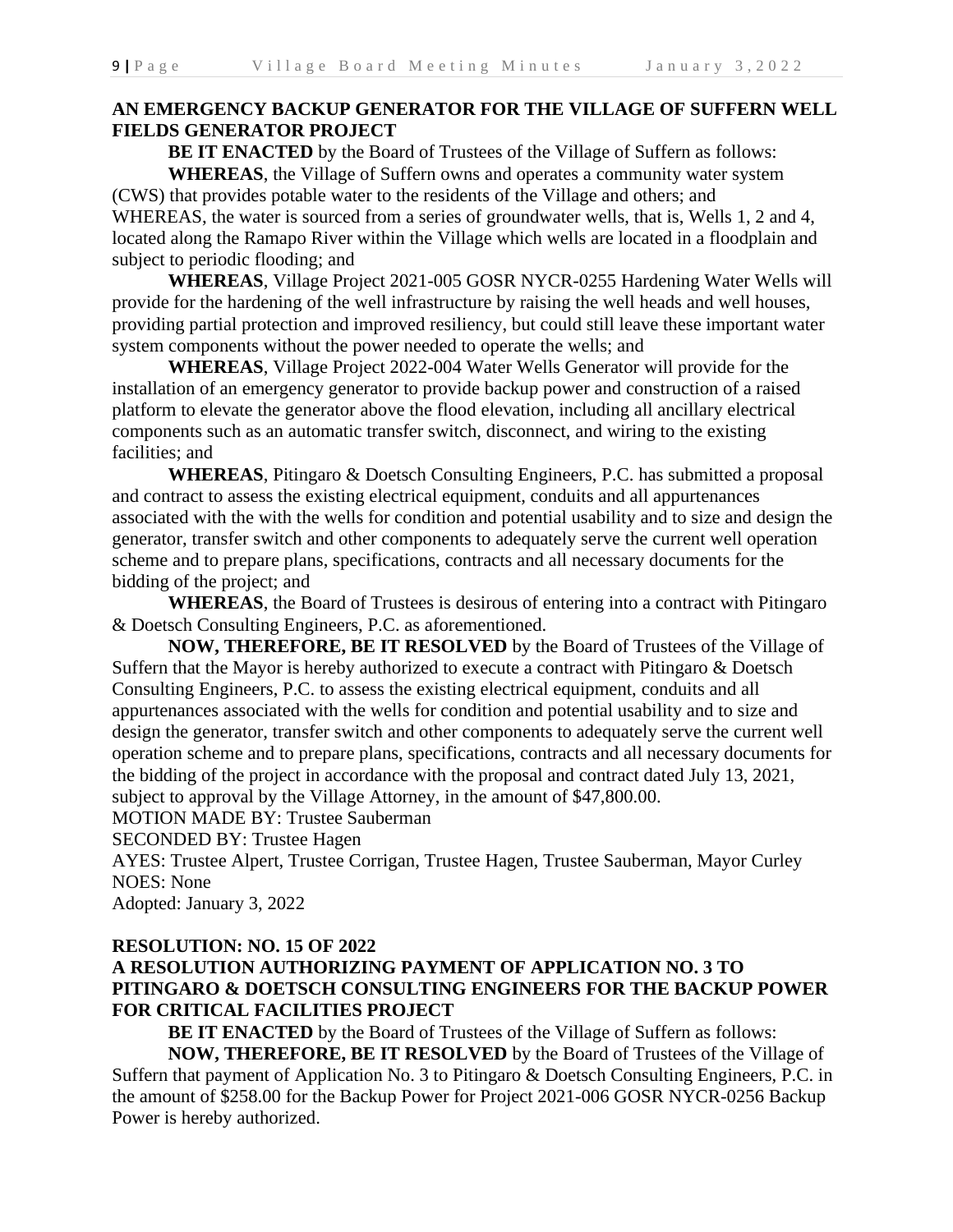# MOTION MADE BY: Trustee Alpert

SECONDED BY: Trustee Corrigan

AYES: Trustee Alpert, Trustee Corrigan, Trustee Hagen, Trustee Sauberman, Mayor Curley NOES: None Adopted: January 3, 2022

# **RESOLUTION: NO. 16 OF 2022 A RESOLUTION AUTHORIZING PAYMENT OF APPLICATION NO. 4 TO PITINGARO & DOETSCH CONSULTING ENGINEERS FOR THE BACKUP POWER FOR CRITICAL FACILITIES PROJECT**

**BE IT ENACTED** by the Board of Trustees of the Village of Suffern as follows:

**NOW, THEREFORE, BE IT RESOLVED** by the Board of Trustees of the Village of Suffern that payment of Application No. 4 to Pitingaro & Doetsch Consulting Engineers, P.C. in the amount of \$980.00 for Project 2021-006 GOSR NYCR-0256 Backup Power is hereby authorized.

MOTION MADE BY: Trustee Corrigan

SECONDED BY: Trustee Sauberman

AYES: Trustee Alpert, Trustee Corrigan, Trustee Hagen, Trustee Sauberman, Mayor Curley NOES: None

Adopted: January 3, 2022

# **RESOLUTION: NO. 17 OF 2022**

# **A RESOLUTION AUTHORIZING PAYMENT OF APPLICATION NO. 3 TO PITINGARO & DOETSCH CONSULTING ENGINEERS FOR THE HARDENING OF WATER TREATMENT PLANT PROJECT**

**BE IT ENACTED** by the Board of Trustees of the Village of Suffern as follows:

**NOW, THEREFORE, BE IT RESOLVED** by the Board of Trustees of the Village of Suffern that payment of Application No. 3 to Pitingaro & Doetsch Consulting Engineers, P.C. in the amount of \$951.00 for Project 2021-005 GOSR NYCR-0255 Hardening Water Wells is hereby authorized.

MOTION MADE BY: Trustee Hagen

SECONDED BY: Trustee Alpert

AYES: Trustee Alpert, Trustee Corrigan, Trustee Hagen, Trustee Sauberman, Mayor Curley NOES: None

Adopted: January 3, 2022

# **RESOLUTION: NO. 18 OF 2022 A RESOLUTION AUTHORIZING PAYMENT OF APPLICATION NO. 4 TO PITINGARO & DOETSCH CONSULTING ENGINEERS FOR THE HARDENING OF WATER TREATMENT PLANT PROJECT**

**BE IT ENACTED** by the Board of Trustees of the Village of Suffern as follows:

**NOW, THEREFORE, BE IT RESOLVED** by the Board of Trustees of the Village of Suffern that payment of Application No. 4 to Pitingaro & Doetsch Consulting Engineers, P.C. in the amount of \$1,650.00 for the Hardening of Water Treatment Plant Project (Project 2021-005 GOSR NYCR-0255 Hardening Water Wells) is hereby authorized.

MOTION MADE BY: Trustee Corrigan

SECONDED BY: Trustee Hagen

AYES: Trustee Alpert, Trustee Corrigan, Trustee Hagen, Trustee Sauberman, Mayor Curley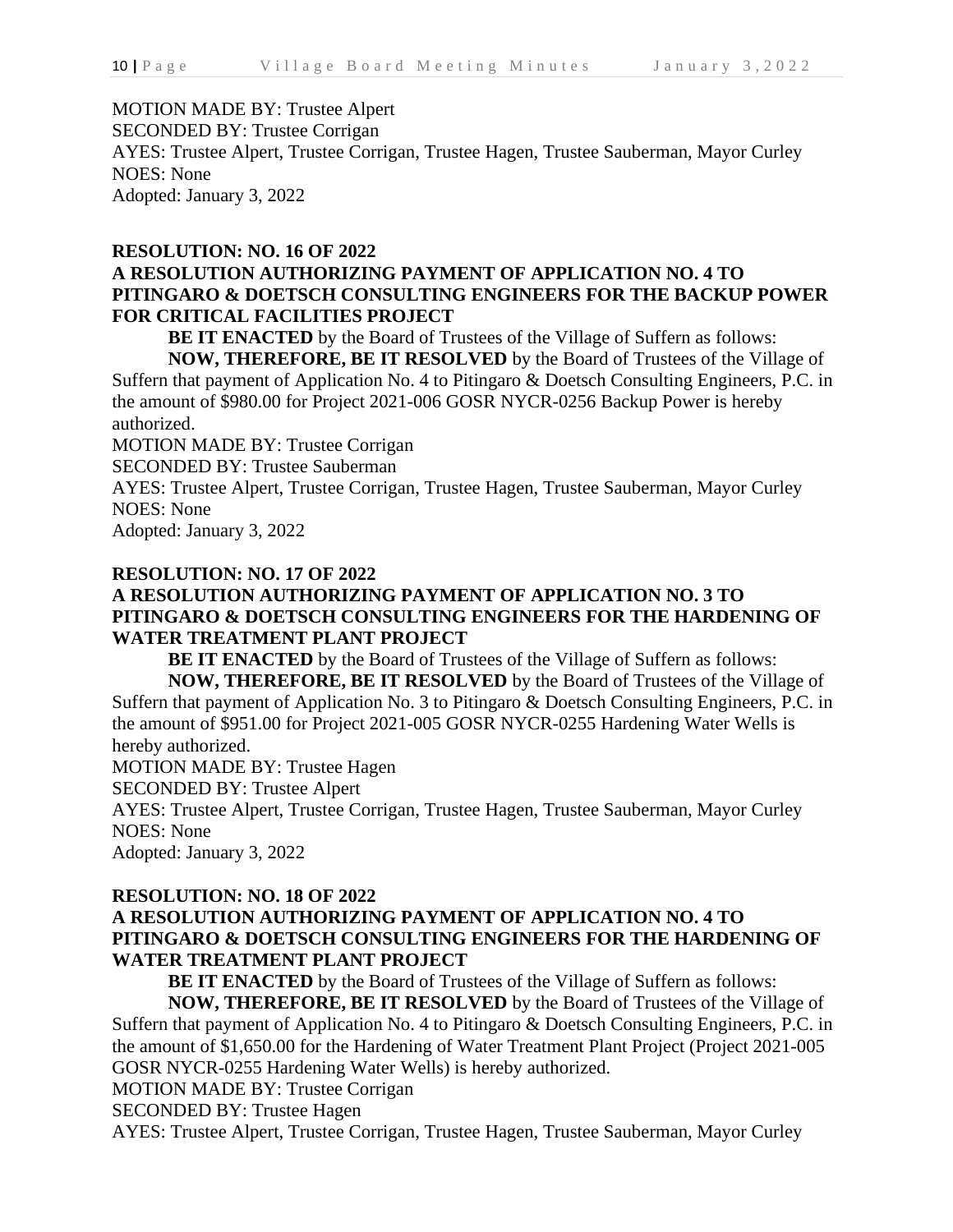NOES: None Adopted: January 3, 2022

#### **RESOLUTION NO. 19 OF 2022**

# **A RESOLUTION AUTHORIZING CHANGE ORDERS NOS. 1, 2 AND 3 WITH COVINO & SONS FOR THE WAYNE AVENUE SIDEWALK PROJECT**

**BE IT ENACTED** by the Board of Trustees of the Village of Suffern as follows:

**NOW, THEREFORE, BE IT RESOLVED** by the Board of Trustees of the Village of Suffern that Change Orders Nos. 1, 2 and 3 with Covino & Sons for Project 2018-003 Wayne Avenue Sidewalks in the amount of \$12,000, \$35,980 and \$22,400 respectively are hereby approved.

MOTION MADE BY: Trustee Corrigan

SECONDED BY: Trustee Sauberman

AYES: Trustee Alpert, Trustee Corrigan, Trustee Hagen, Trustee Sauberman, Mayor Curley NOES: None

Adopted: January 3, 2022

# **RESOLUTION: NO. 20 OF 2022 A RESOLUTION CONFIRMING MAYOR CURLEY'S APPOINTMENT OF ANIELLO VACCHIANO TO A GRADE 12 MEO II POSITION**

**NOW, THEREFORE, BE IT RESOLVED** that Mayor Curley hereby appoints Aniello Vacchiano to a Grade 12 MEO II Position with a salary of \$30.78 per hour, starting on January 4, 2022, and said appointment is hereby confirmed by the Board of Trustees of the Village of Suffern.

MOTION MADE BY: Trustee Hagen

SECONDED BY: Trustee Corrigan

AYES: Trustee Alpert, Trustee Corrigan, Trustee Hagen, Trustee Sauberman, Mayor Curley NOES: None

Adopted: January 3, 2022

# **RESOLUTION: NO. 21 OF 2022**

# **A RESOLUTION CONFIRMING MAYOR CURLEY'S APPOINTMENT OF MICHAEL STEWART TO A GRADE 10 MEO I POSITION**

**NOW, THEREFORE, BE IT RESOLVED** that Mayor Curley hereby appoints Michael Stewart to a Grade 10 MEO I Position with a salary of \$22.93 per hour and said appointment is hereby confirmed by the Board of Trustees of the Village of Suffern; and

**BE IT FURTHER RESOLVED** that said appointment is subject to Rockland County Personnel Department.

MOTION MADE BY: Trustee Alpert

SECONDED BY: Trustee Corrigan

AYES: Trustee Alpert, Trustee Corrigan, Trustee Hagen, Trustee Sauberman, Mayor Curley NOES: None

Adopted: January 3, 2022

# **ATTORNEY**

Resolutions – Noted above.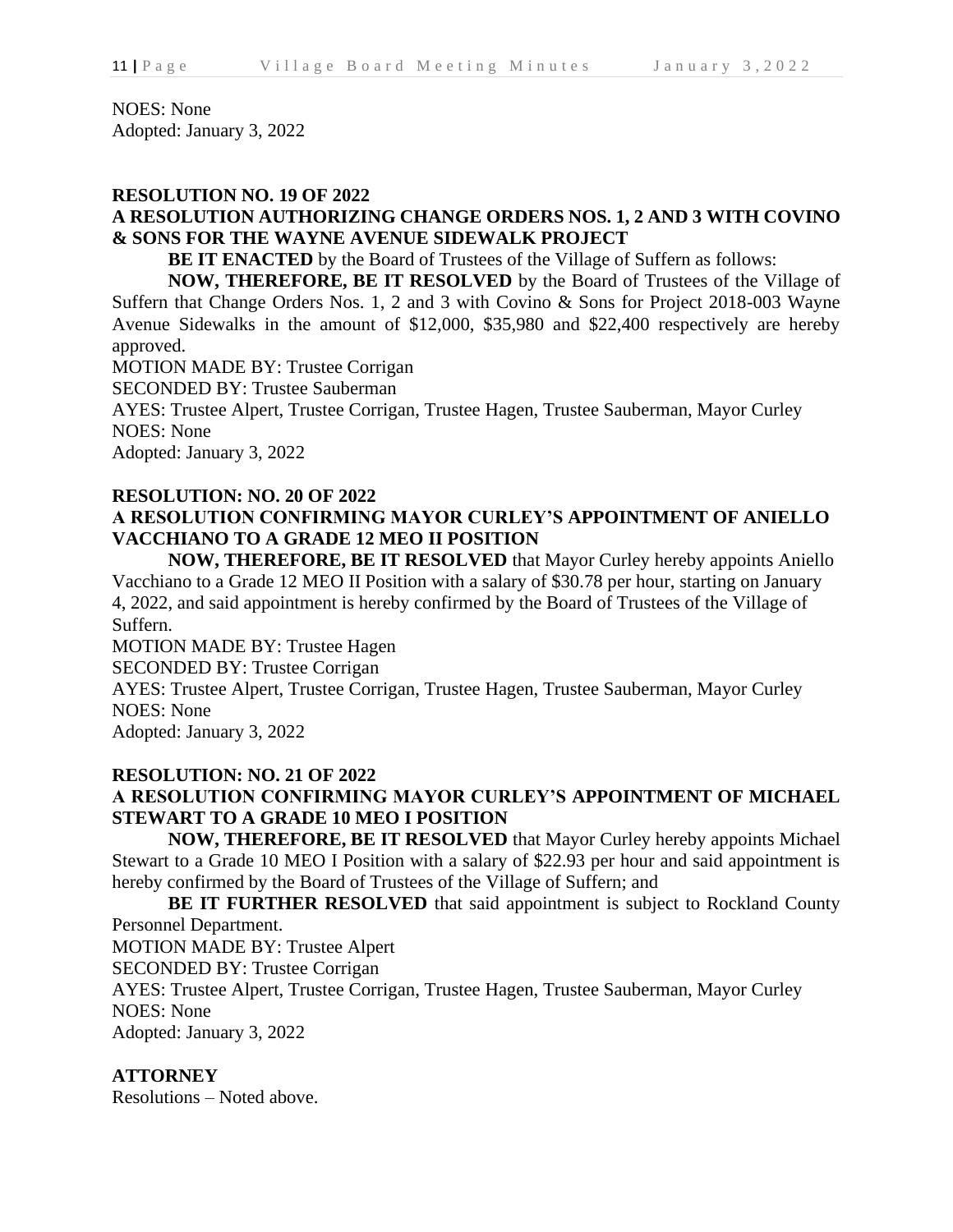#### **FIRE DEPARTMENT**

Firehouses are closed to the public due to the COVID-19 pandemic. Firehouses are only open for fire calls.

# **POLICE DEPARTMENT**

The Police Department provided stats on the number of service calls and spoke about a couple of significant service calls. The Police Department was selected to receive a US Department of Justice Body Camera Grant.

# **MOTION TO APPROVE POLICE EXECUTIVE TRAINING IN NIAGRA FALLS FROM 2/14-2/18 FOR POLICE CHIEF AND POLICE LIEUTENANT**

A motion to approve the foregoing was made by Trustee Alpert and seconded by Trustee Sauberman, with all in favor.

# **CULTURE AND RECREATION**

Cathy Mills, Recreation Coordinator is looking forward to working with new and existing members of the Culture & Recreation Committee members. The Community Center is closed due to the COVID-19 pandemic. The Mayor and Village Board will re-evaluate the closure on January 14, 2022.

#### **GRANT PROGRAM**

Fred Rella, Grant Writer, advised that he completed all necessary training on the Community Development Block Grant (CDBG) that comes from the U.S. Department of Housing and Urban Development (HUD). Mr. Rella gave status updates on a couple of grants in progress.

# **PUBLIC COMMENT**: (limited to 4 minutes per speaker)

Two residents spoke

# **DEPARTMENT OF PUBLIC WORKS**

Charles Sawicki, Superintendent of Public Works advised that the Wayne Avenue sidewalk project was completed.

# **TREASURER**

Michael A. Genito, Village Treasurer, advised that the independent audit for fiscal year ended May 31, 2021 is about to be completed. It is anticipated that the audited financial statements will be available in the month of January 2022. The Treasurer's office is working on several grants and low interest loans from the NYS EFC, and the calendar year 2021 Affordable Care Act reporting.

# **TRUSTEES**:

The Trustees announced that the public should lobby New York State representatives for more COVID-19 testing sites for Rockland County.

# **MAYOR**:

Stony Point set up a new COVID-19 testing site that opened on January 4, 2022. The Mayor spoke of the need for the installation of more garbage cans around the Village, the need to replace street lights that were not operating, and assisting commercial landlords in the renting out of vacant downtown stores. The Mayor advised that he had met with Town of Ramapo officials regarding the Quarry property and that the Town and the Village may have mutual concerns, but the Town